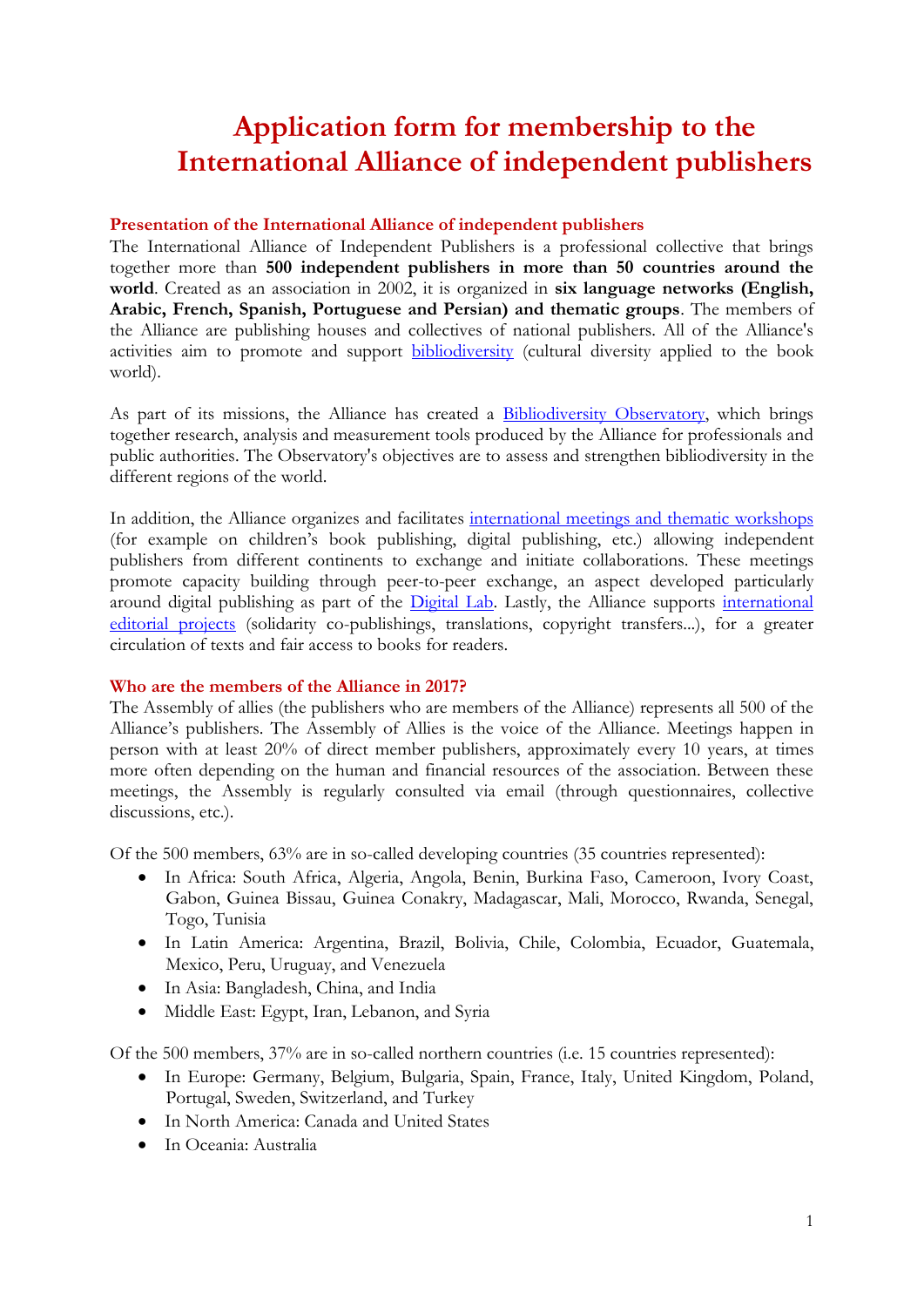The 13 national and/or regional member collectives are: Afrilivres (Sub-Saharan Africa), IPD Alternatives (India), AEMI (Mexico), EDIN (Chile), Contrabandos (Spain), EDINAR (Argentina), EIP (Peru), FIDARE (Italy), Kurt Wolff Stiftung (Germany), Llegir en Català (Catalonia / Spain), LIBRE (Brazil), REIC (Colombia), SWIPS (Switzerland).

The vast majority of members of the International Alliance of independent publishers are publishers; however, representatives of NGOs or persons linked to the book world, particularly close to our approach, may be considered "observer members".

## **The governance of the Alliance**

Consult the document "[A guide to the Alliance](http://www.alliance-editeurs.org/IMG/pdf/a_guide_to_the_alliance_2015-2018.pdf)", which provides an overview of the governance of the association.

Do not hesitate to contact the Alliance team for more information, by writing to the following address: equipe@alliance-editeurs.org

## **Why join the Alliance?**

- **Become part of an international professional solidarity network** and share common values and principles (independence, bibliodiversity, fair trade...);
- **Contribute to and benefit from all the research and analyses produced by the Alliance**, particularly within the framework of the [Bibliodiversity](http://www.alliance-editeurs.org/-the-observatory,315-?lang=en) Observatory and the [Digital Lab,](http://alliance-lab.org/?lang=en) to evaluate and strengthen in-country bibliodiversity;
- **Share and discuss with peers on issues, problems, challenges** (to inform, communicate or even implement an advocacy activity) based on the strength of the network;
- **Participate in co-publishing and/or joint translation projects** to facilitate the circulation of books, to share collective book expertise, risks, financial costs, etc.;
- **Participate (depending on the financial and human resources capacity of the association) in international and regional meetings and thematic workshops** (for example on children's book publishing, on digital publishing...) allowing independent publishers from different continents to exchange their knowledge and experiences, and initiate collaborations.

## **Membership**

The fee contribution for publishers is a **'pay-what-you-can' contribution**, and the publishers, according to their means, determine the amount. Annually, at the beginning of the year, the permanent team sends an information message for the payment of the annual fee contribution. Publishers have the option of paying their annual contribution by Paypal or bank transfer if possible, or during a meeting with one of the team members or the Bureau. The settlement of fee contribution can also be done every two years, to avoid excessive banking fees, among other reasons.

## **To be valid, your application for membership must:**

- show that you are an independent creative publisher who respects the ethics and commitment of being an independent publisher (see criteria below);
- explain your motivation to become a member of the Alliance;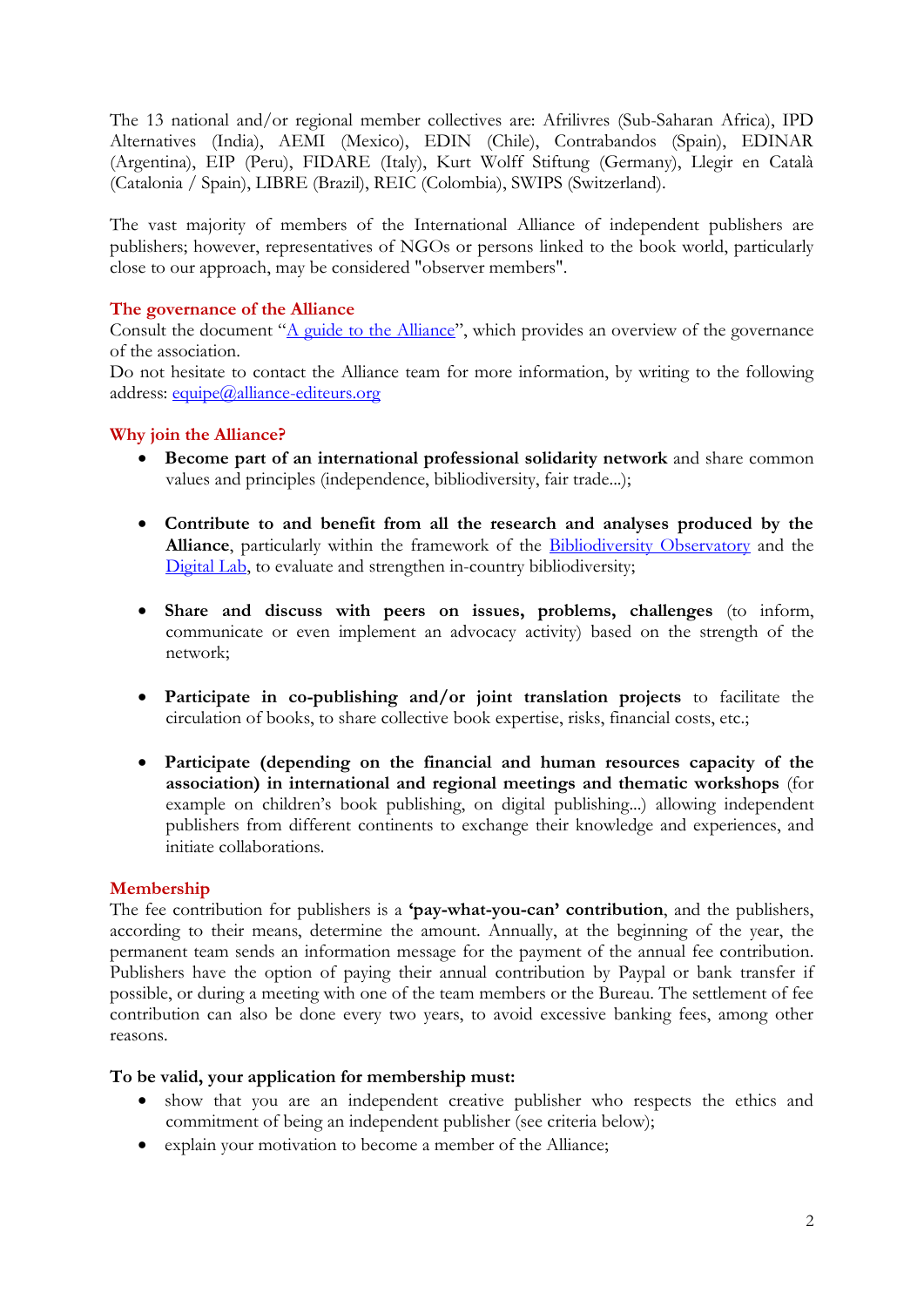• be reviewed and validated by the coordinators of the Alliance's language networks, by the permanent team and the Board of the association.

Membership applications are reviewed based on several criteria, including:

- **the publisher's commitment**, their "ethics", role in society, shared values with those of the Alliance;
- **the publisher's motivation** to be part of the Alliance;
- **the professional dimension**: number of years in business, a fairly large number of titles in the list, editing experience as a publisher, etc.;
- **the editorial policy**/being a creative editor: notions of vitality and creativity of the house, the balance between commercial titles and more demanding titles;
- **collective experience**, intercultural understanding.

It should be noted that the sponsorship of one or more publishers who are already members of the International Alliance of independent publishers, without being compulsory, is also a criterion that may be taken into account in the membership application process (see list below on the website www.alliance-editeurs.org).

**In order to know you better and to understand your publishing house, your environment**  and your expectations, we kindly ask you to complete the questionnaire below, as comprehensively as possible, and to return it dated and signed, electronically at the following address: [equipe@alliance-editeurs.org](mailto:equipe@alliance-editeurs.org)

This form will be study by the coordinator and vice-coordinator of the relevant linguistic network, the president and/or vice-president and the permanent team of the Alliance.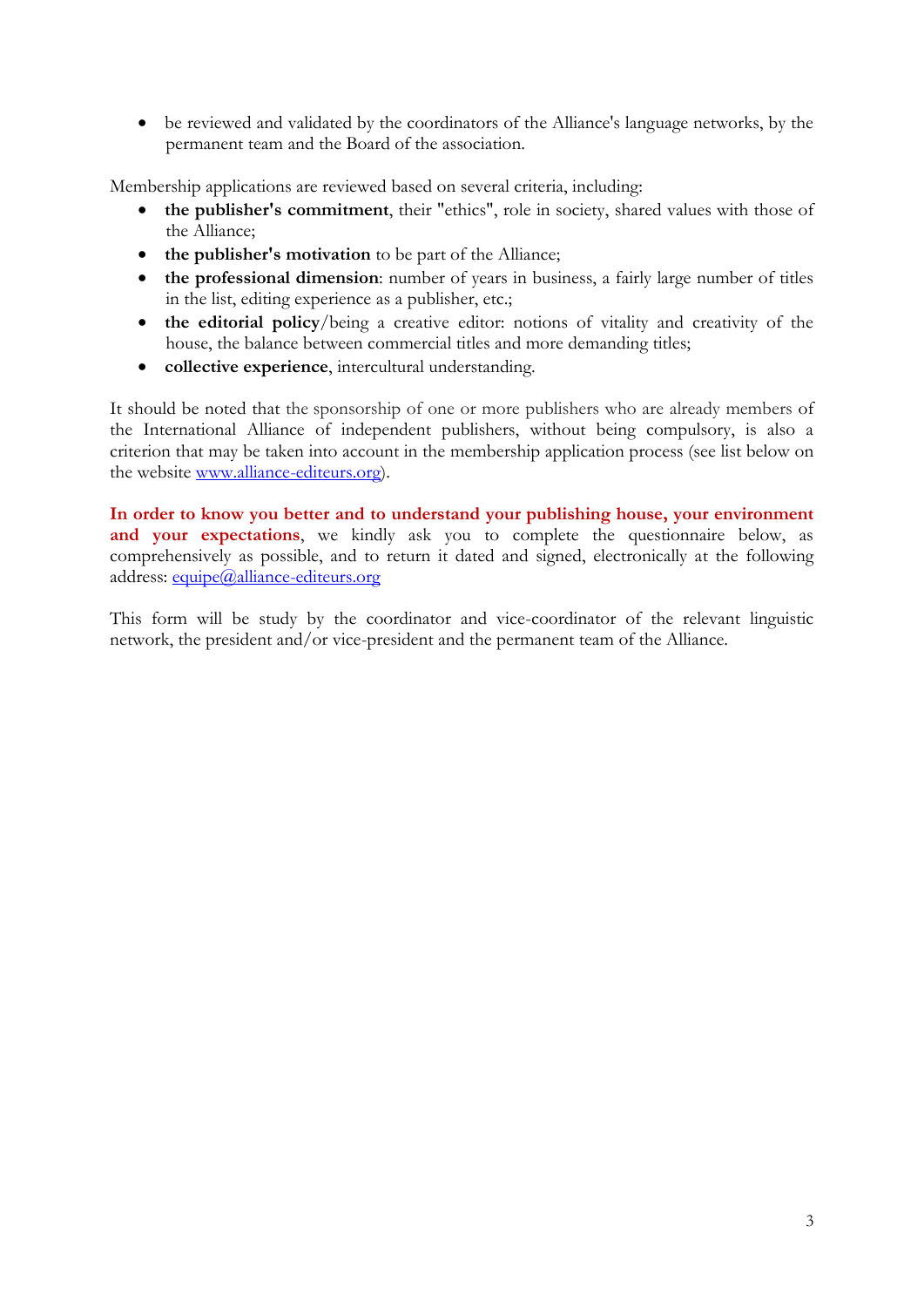## **Who are you?**

Your name and surname:

Your experience in few lines:

Are you the founder of the publishing house? What is your position in the publishing house? Since when do you occupy this position? What is the role of this position? Other information:

## **Presentation of the publishing house**

Exact name of the publishing house:

Legal status:

Year of creation:

Postal address:

Phone number (with international code):

Other telephone numbers (please indicate whether it is a home number, or a mobile):

Email:

Website address:

ISBN number: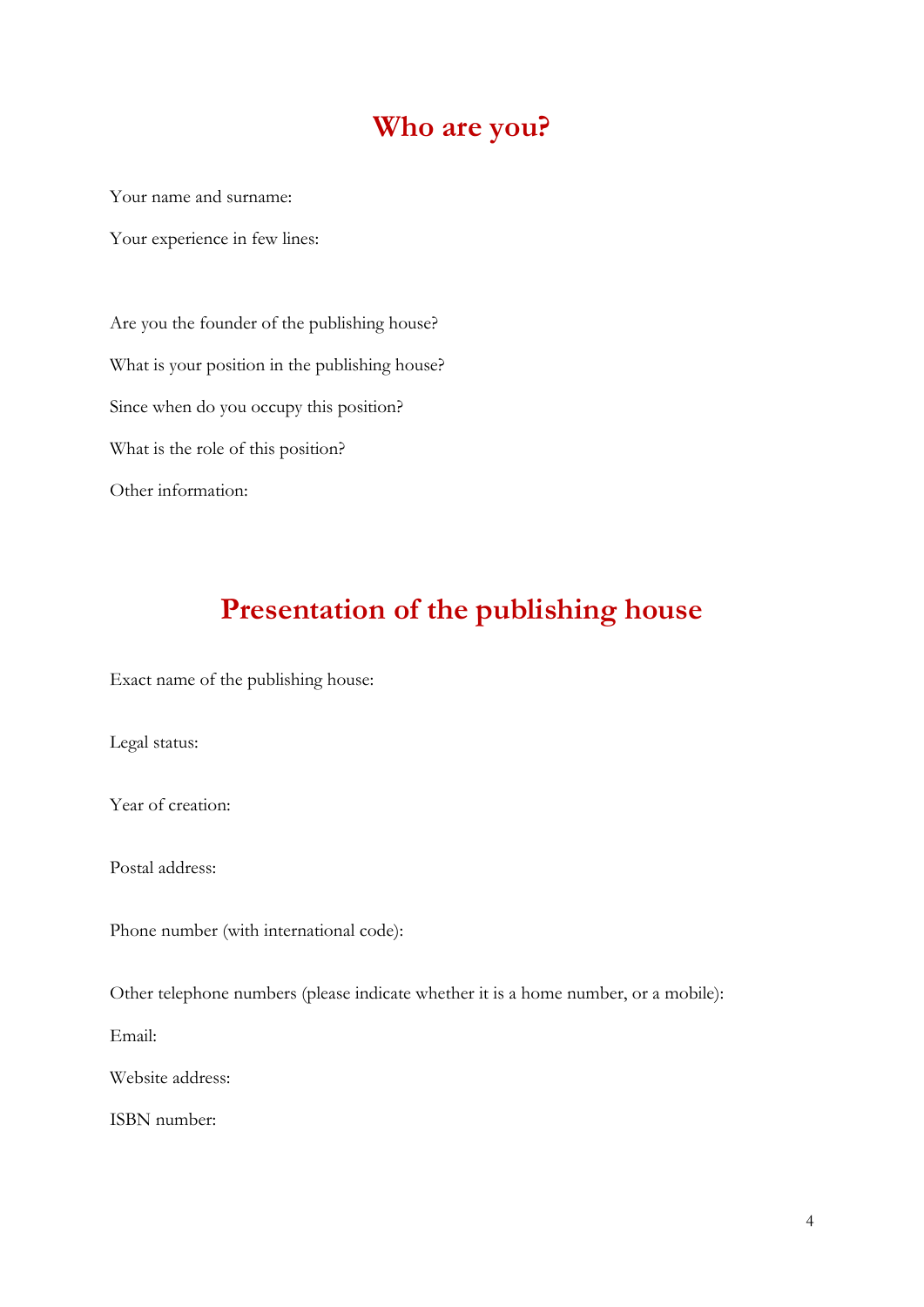Presentation of your publishing house (10 lines maximum):

Number of people working in this publishing house and/or actively contributing to it (provide information on their function):

Names of main shareholders of your company, if applicable:

Approximate value of capital (if there are several shareholders):

Annual turnover (average):

Does the publishing house have partners (institutional, businesses, foundations, NGO, associations, etc.), or is part of international/national networks?

Do some of these partners contribute to the capital of the publishing house? If so, which ones?

Is your publishing house independent from major national, regional or international financial and/or media groups?

Who makes the major editorial decisions?

# **Editorial production**

Language(s) of publication:

Total number of English titles:

Number of new titles per year: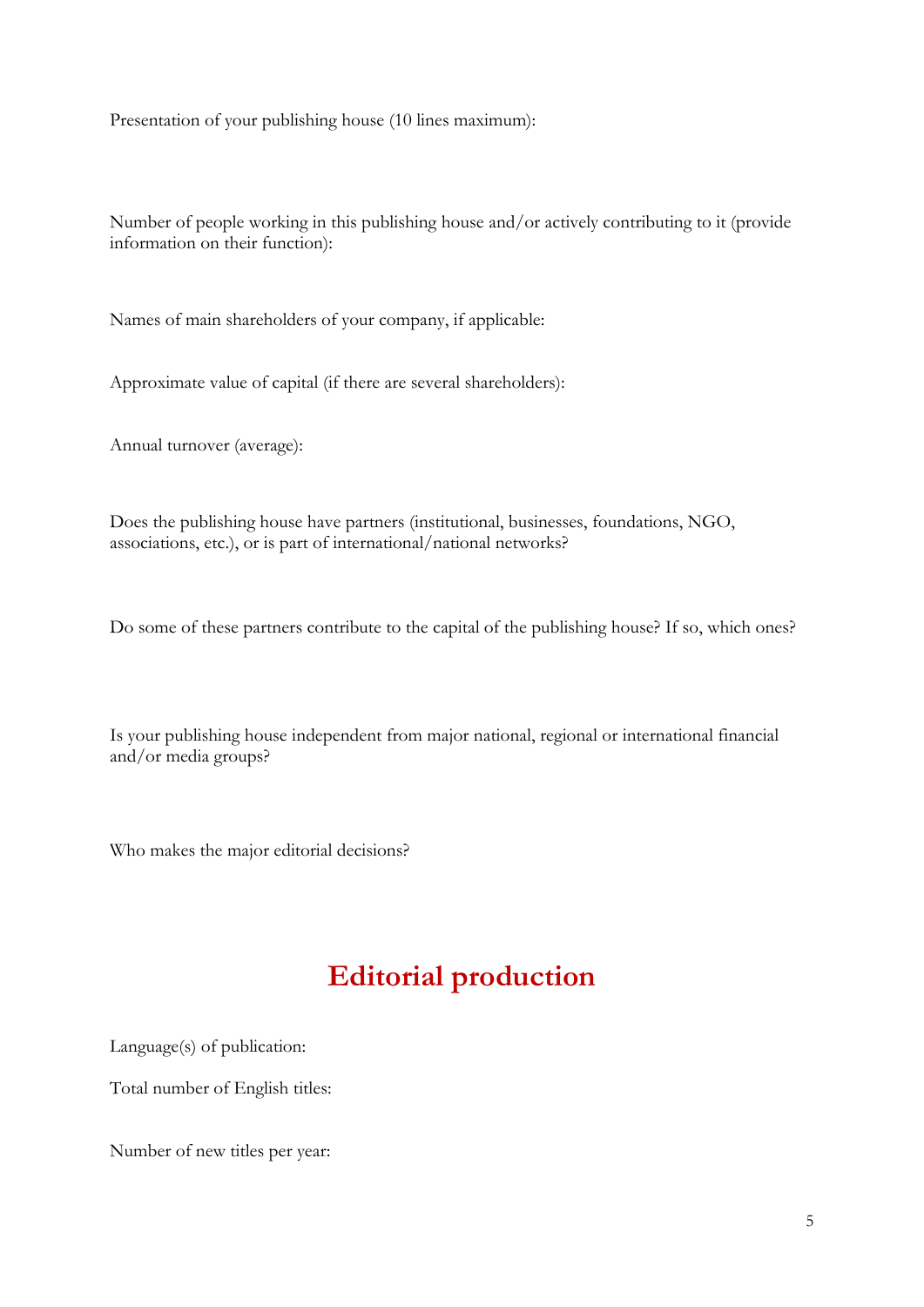Do you publish translated books? If so, from what language mainly?

Do you do co-published? If so, who are the co-publishers, from what country?

Does your publishing house publish self-published titles? If so, provide the number of titles in the list published in this manner:

Do you also publish e-books? If so, how many e-books do you have in your list?

## **Main interests**

- Children's literature, number of titles in the list:
- Contemporary literature, number of titles in the list:
- Humanities and social sciences, number of titles in the list:
- Coffee table books, art books, number of titles in the list:
- Comics, number of titles in the list:
- Sciences and technology, number of titles in the list:
- Textbooks and pedagogical books, number of titles in the list:
- Religion, number of titles in the list:
- Other, number of titles in the list: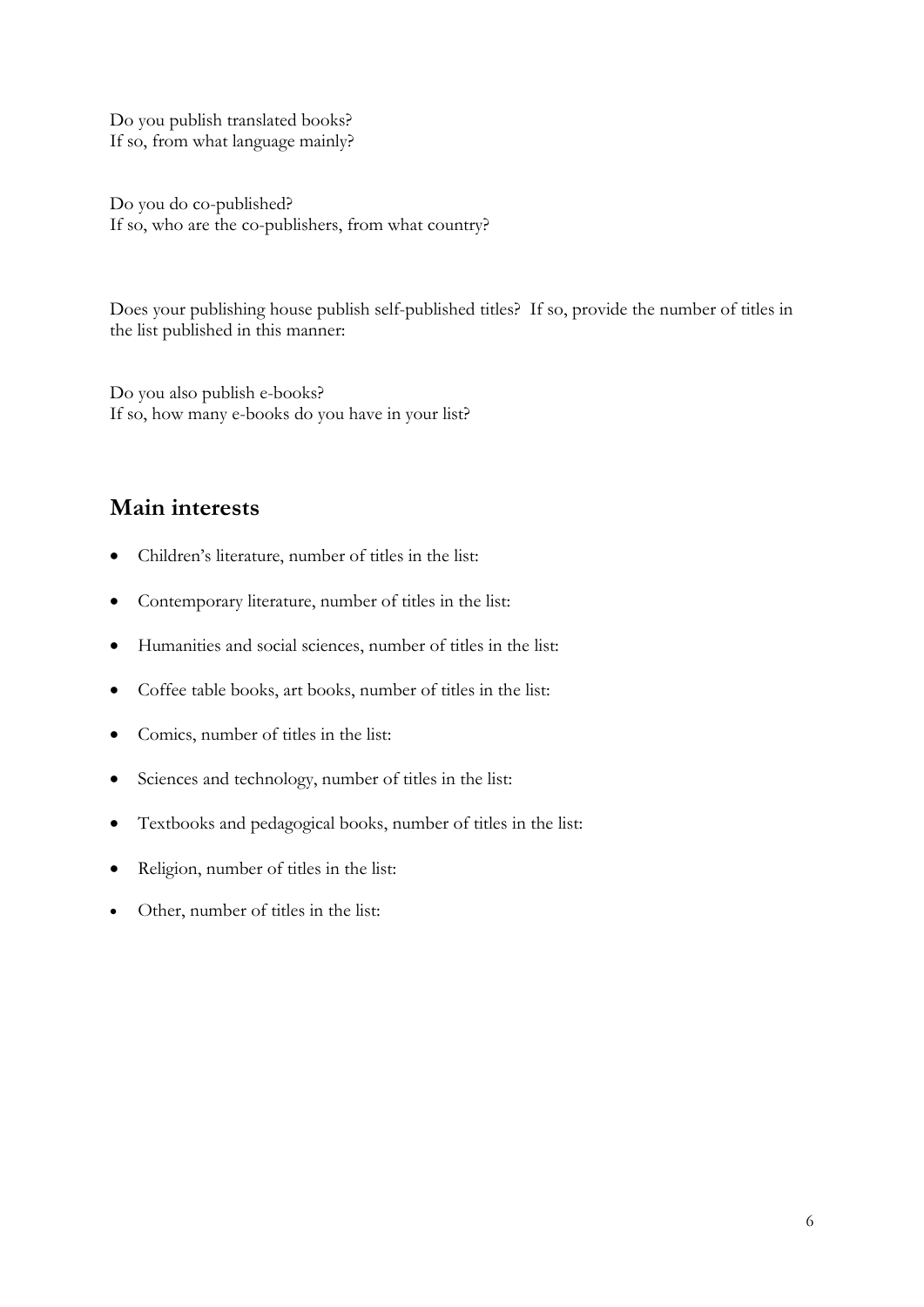# **The publishing house and its context**

What is your authors' policy? How do you work with local authors and creators, for example?

How do you disseminate and distribute your books in hard copy?

How do you disseminate and distribute your books in digital format?

What activities do you carry out to be in touch with your readers?

Are there one or more publisher collectives in your country? If so, which one/s? Are you part of it?

Other… please do not hesitate to provide information that you would like to bring to our attention!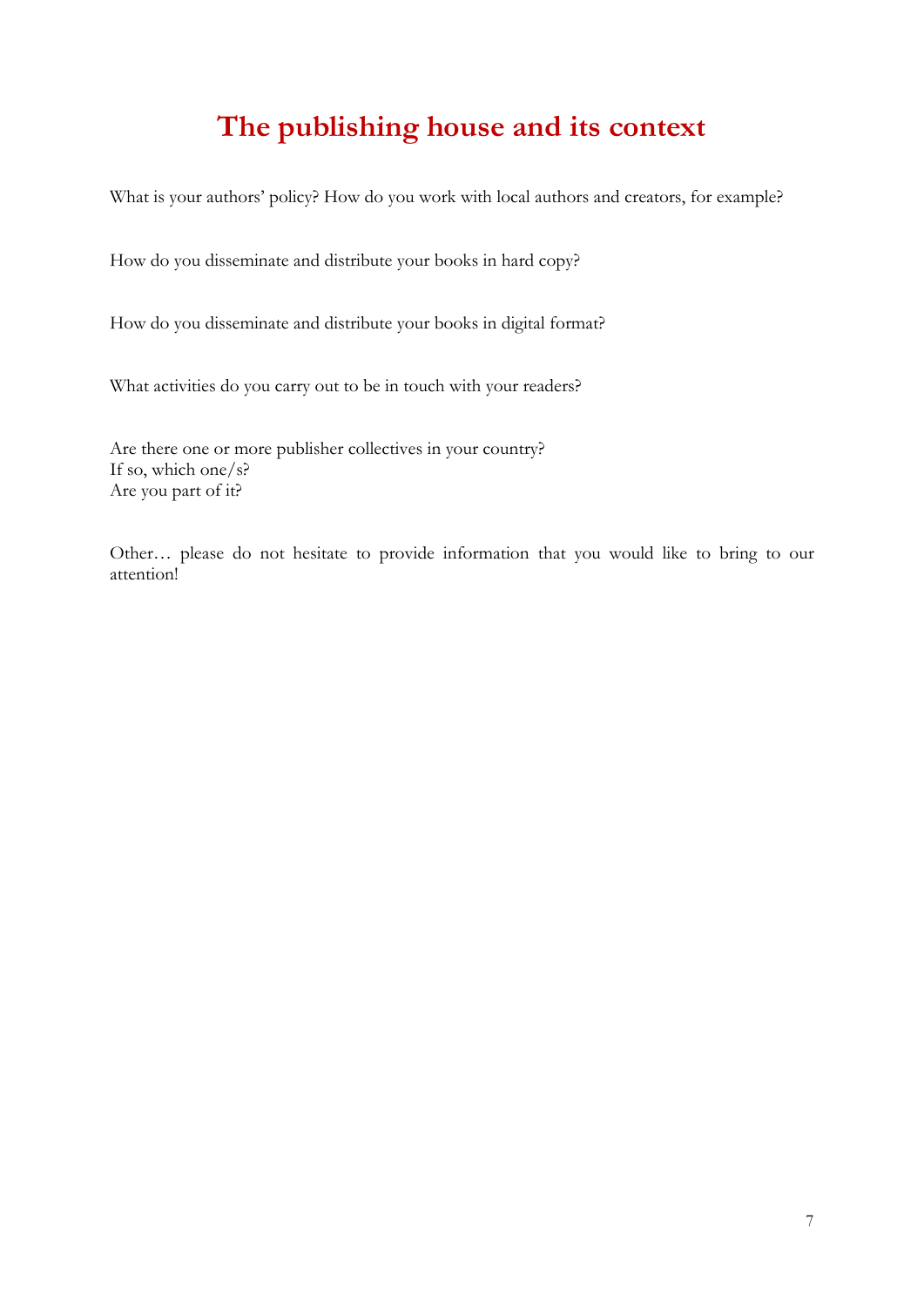# **You and the International Alliance of independent publishers**

## **Where did you hear about the International Alliance of independent publishers?**

|  | • Through a publisher member of the Alliance |  |
|--|----------------------------------------------|--|
|--|----------------------------------------------|--|

- Through a direct contact with a member of the Alliance team □
- Through the website [\(www.alliance-editeurs.org\)](http://www.alliance-editeurs.org/) and/or social networks  $\Box$
- Through other means of information/communication (specify):

## **The Alliance is organised in 6 language networks and several thematic groups.**

**With what language network are you the most comfortable to receive and share information, discuss, share?** *Tick the appropriate box.*

- English language network □
- Arabic language network □
- French language network □
- Portuguese language network □
- Spanish language network □
- Persian language network □

## **Thematic groups are varied, and include:**

1 / working groups focusing on the Bibliodiversity Observatory: research, analysis, advocacy...

2 / groups bringing together publishers by affinity of editorial policy: children's books, contemporary literature, humanities and social sciences...

3 / ad-hoc groups on a specific topic: for example the setting-up of a collective stand in a book fair, research on the transport of books in a given country, etc.

Groups, whether permanent or ad-hoc, are created at the request of publishers, based on their proposals, expectations and needs.

## **What thematic group/s would be better suited to your activities, needs and expectations? You do not have to join one of these groups. You may suggest the creation of a new group, based on your expectations and projects.**

Work groups in the Observatory of Bibliodiversity

- "Public book policies" group □ • "Rethinking book donation" group □ • "Publishing in local and national languages" group □
- "Freedom to publish" group  $\Box$
- "Editorial solidarity partnerships" group □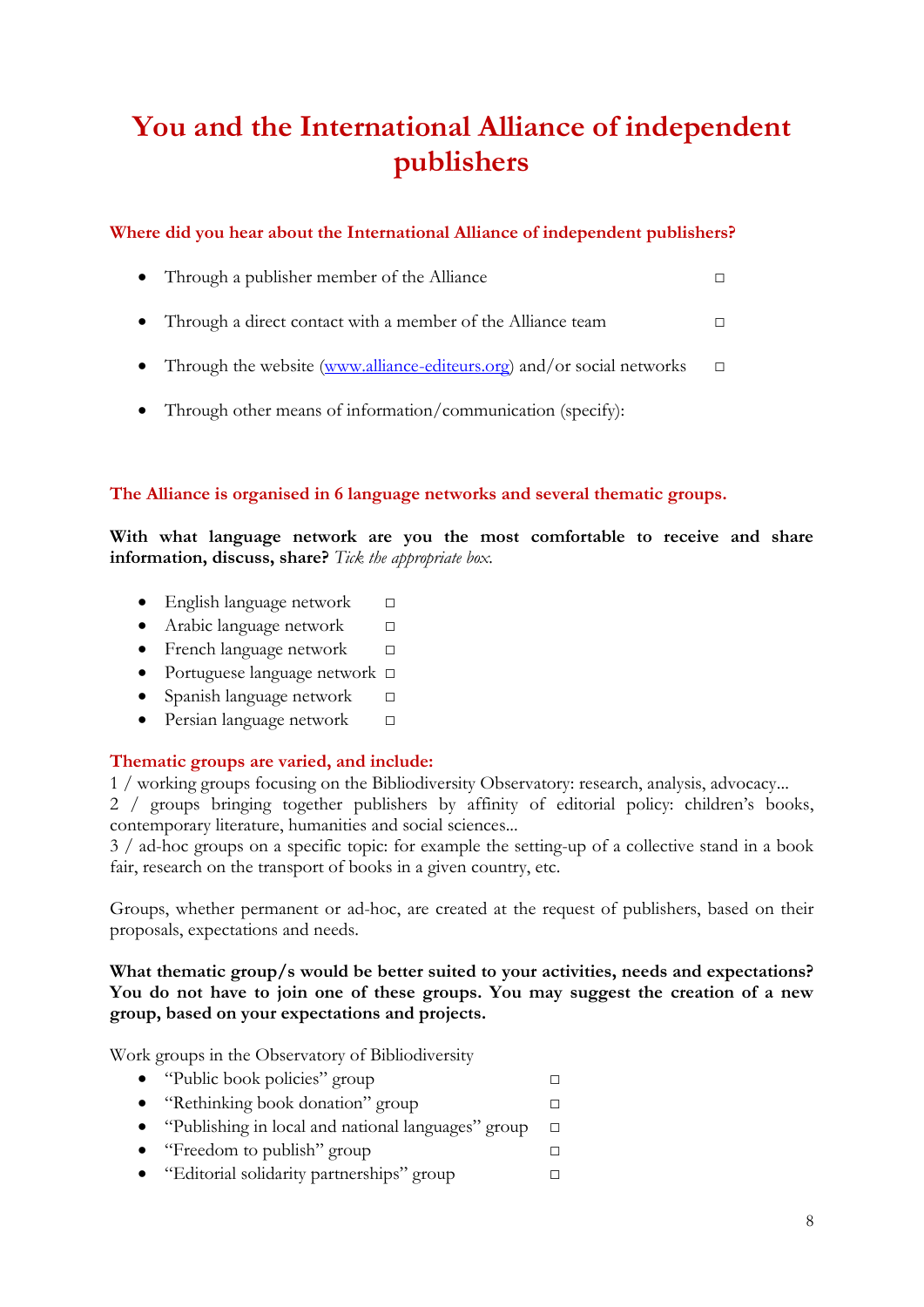Groups based on affinity of editorial policy:

- "Children's literature" group □
- "Publishing and feminism" group  $\Box$
- "Digital publishing" group □
- Other □

Proposals you would like to submit:

**In a maximum of 15 lines, please explain why you want to become a member of the International Alliance of independent publishers:**

**I hereby declare that all information provided in this questionnaire is true and correct.**

("Read and approved" mention, date and signature)